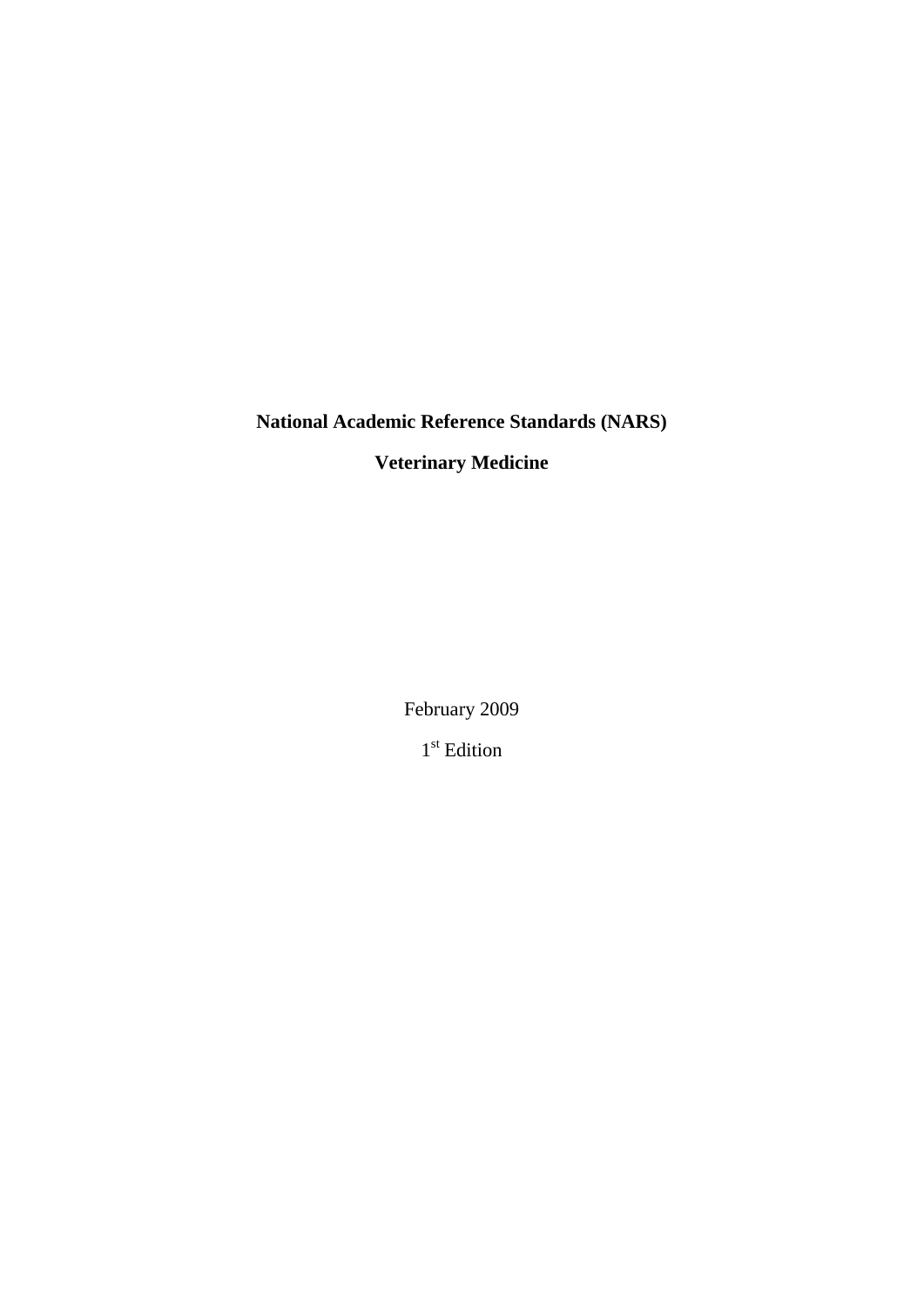## **Table of Contents**

| Introduction to Veterinary Medical Education |   |
|----------------------------------------------|---|
| National Academic Reference Standards        | 3 |
| Curriculum Structure                         | X |
| Glossary                                     |   |
| References                                   |   |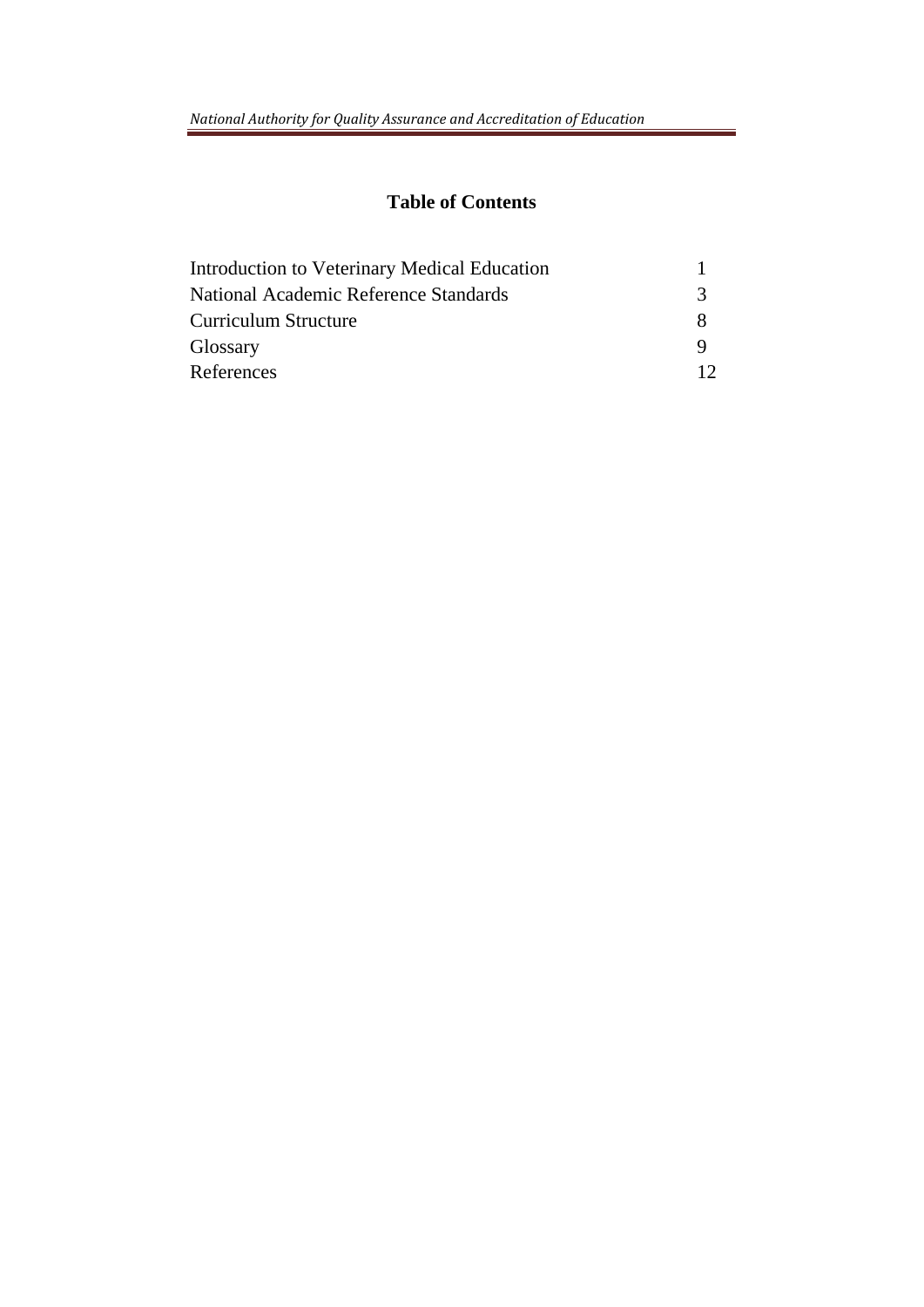#### **Introduction to Veterinary Medical Education**

 Veterinarians are concerned with securing the best output / productivity of livestock, poultry and fish resources via maintaining proper health and production indices. They are also concerned with public health via application of the appropriate measures for disease control and food hygiene for protection of humans against zoonotic diseases transmitted from animals and / or animal by products to man. Veterinarians are regarded as guardians of animal and human health, and animal welfare.

 As the human population is growing rapidly, and more people are moving to urban areas, there is an increasing demand for food and animal protein. Since livestock and poultry production are major components of the national agricultural income, this situation provides a good prospect for the veterinary profession. The profession also takes care of companion animals. It is believed that the standing of the profession will be judged by how it will be able to provide the community with the range and quality of needed services.

 The high turn-over rate of development in the domains of veterinary sciences and research all over the world matched well with the enhancement of the educational standards and quality to face the socio-economic needs and challenges. This, in Egypt, initiated and motivated the need for educational reform and empowerment to ultimately contribute to the sustainable national development in order to cope with the current globalization policies.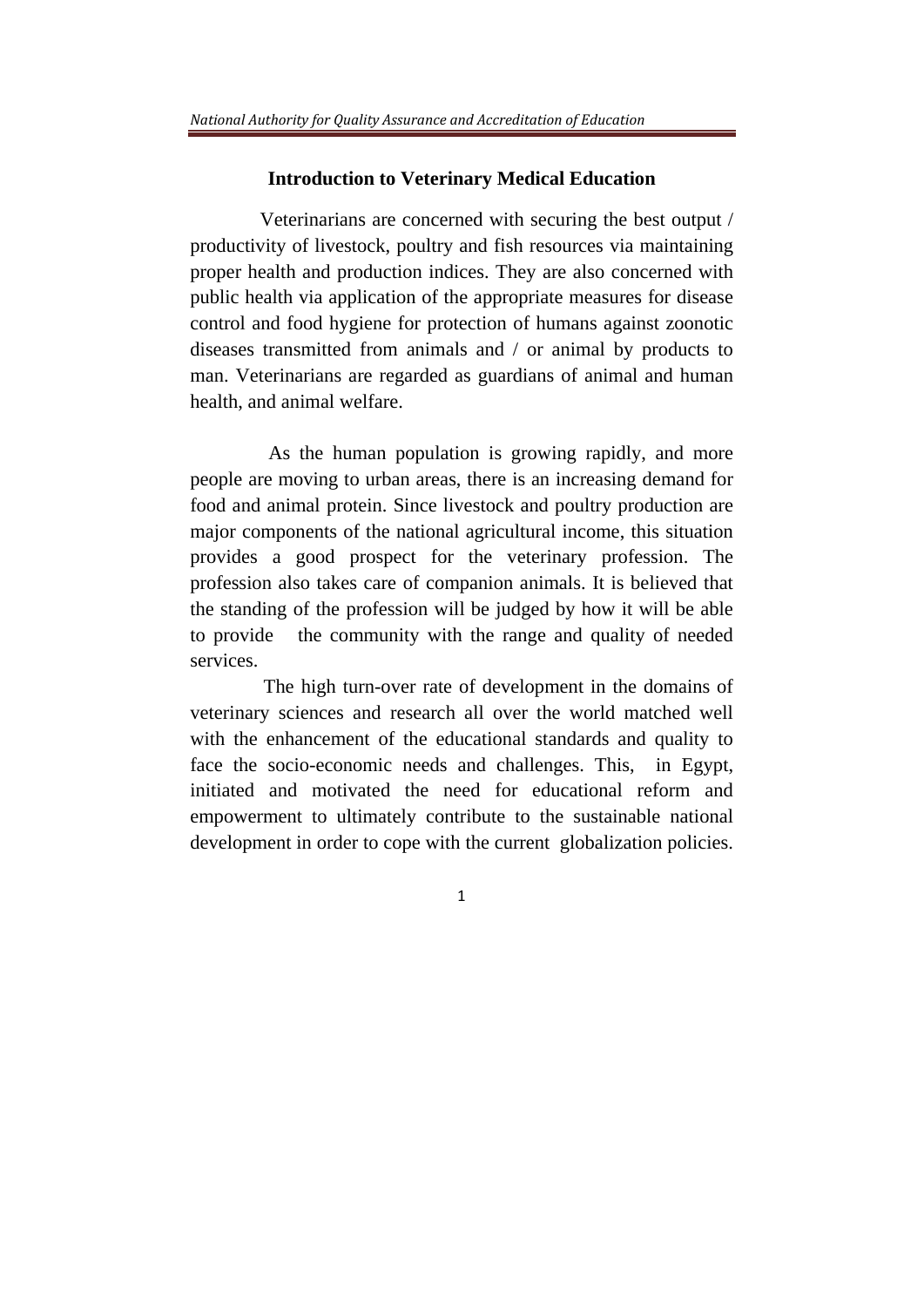Veterinary education has a unique feature as it is a combination of science, art, practical and personal skills, and human-animal interaction.

 Hence, the veterinary education in Egypt, being facilitated by the NARS and the Veterinary Education Sector of the Supreme Council of Egyptian Universities, is seeking to ensure and continuously improve the best quality of veterinary education that satisfies community confidence in the graduates' caliber to carry out the best possible professional practice.

 Veterinary graduates have a wide range of governmental and nongovernmental career opportunities. The graduates have the opportunity to work in; General Authority for Veterinary Services performing governmental and nongovernmental services at different sectors, Veterinary hospitals, and animal, poultry and fish farms, Animal and poultry abattoirs, Industries for preparing meat and milk products, Pharmaceutical companies for veterinary drug manufacture and their marketing centers, Food hygiene and control in human hospitals, hotels and airport companies, Veterinary Research Institutes and the Veterinary Sections in the National Research Center, the Desert Research Institute and, and the Army, Veterinary diagnostic laboratories, Zoo and laboratory animals' facilities, Academic staff members at veterinary faculties and Advisory services in veterinary medicine.

 $\overline{2}$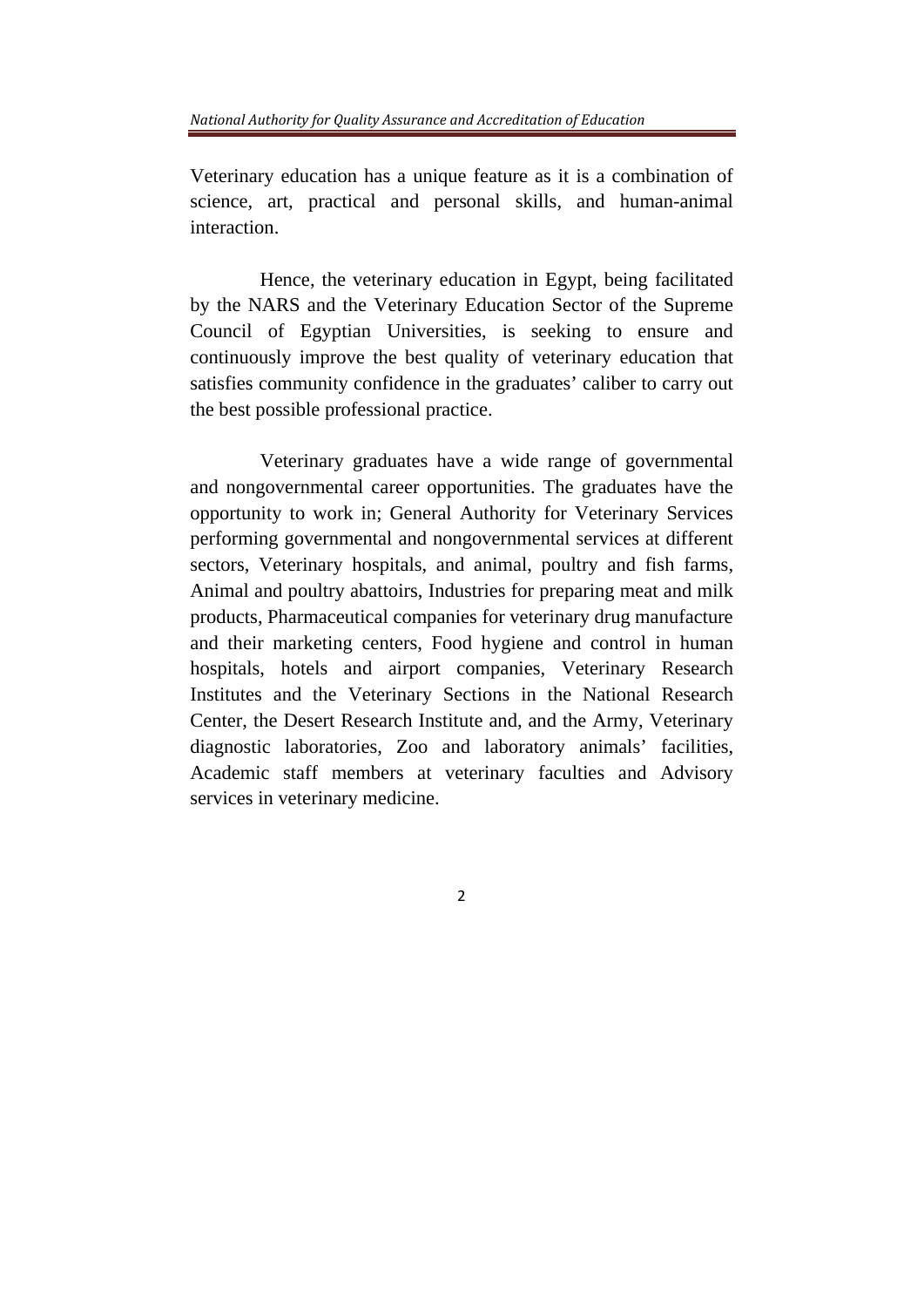## **I. National Academic Reference Standards**

## **1. Attributes of the Graduates of Veterinary Medicine**

## **The graduate must be able to:**

- 1.1. Demonstrate the proper application of the professional knowledge and skills with positive attitudes and behavior towards better health and productivity of livestock, poultry and fish resources.
- 1.2. Be committed to continuous enhancement, coping with the most recent effective and efficient performance standards of the veterinary profession, and gaining community confidence.
- 1.3. Apply research concepts and technologies in different fields of veterinary sciences.
- 1.4. Express proper evaluation capacity and uncover curiosity.
- 1.5. Consider life-long learning skills.
- 1.6. Apply international ethical and legal frame of medical practice-code
- 1.7. Show satisfactory interpersonal and communication skills confirming the sensitive role of the veterinarian in society and disseminating the awareness of maintaining animal and human health.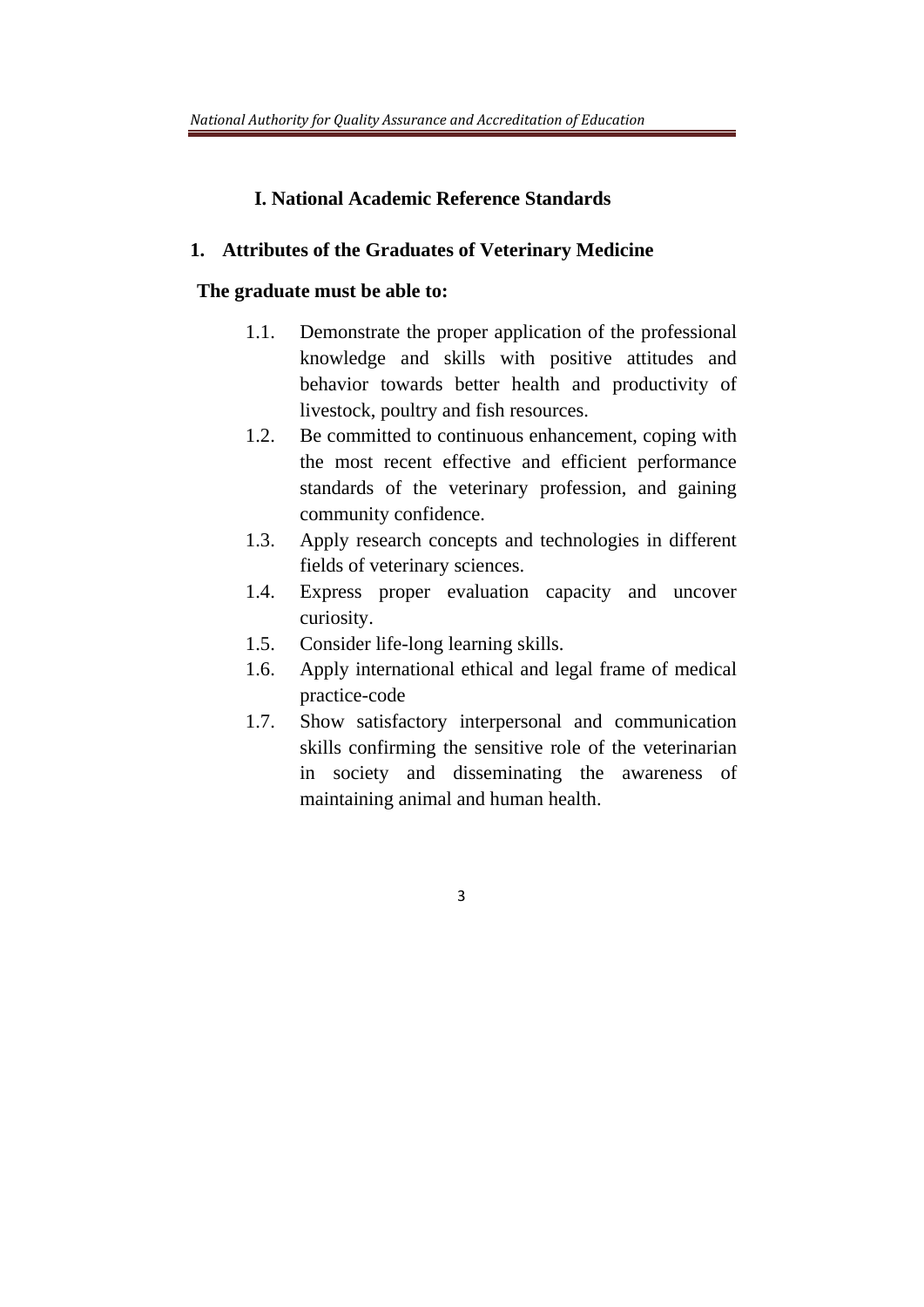#### **2. Knowledge and Understanding**

Graduates of Veterinary Medical Program must acquire the following knowledge and understanding :

- 2.1. Basic sciences of biology, chemistry, biophysics, genetics, biostatics, computer science and veterinary terminology.
- 2.2. Basics of normal behavior, management, breeding, veterinary economics and health maintenance of domestic animals, laboratory animals, poultry, and fish.
- 2.3. Normal macro, and micro-structure of body tissues, organs and systems of animals, birds and fish.
- 2.4. Physiological and biochemical bases of different organ functions, metabolic processes and homeostasis.
- 2.5. Principle of welfare, production and health maintenance of food producing and pet animals, sporting animals, wildlife , poultry and fish
- 2.6. Basics of nutrition and feeding practices of healthy and diseased animals.
- 2.7. Various causes of animal diseases, their pathogenesis, macro- and micro-scopic pathological lesions, and laboratory diagnosis.
- 2.8. Veterinary medications, uses, marketing, the impact of drug residues on human health and quality control of pharmaceutical practices.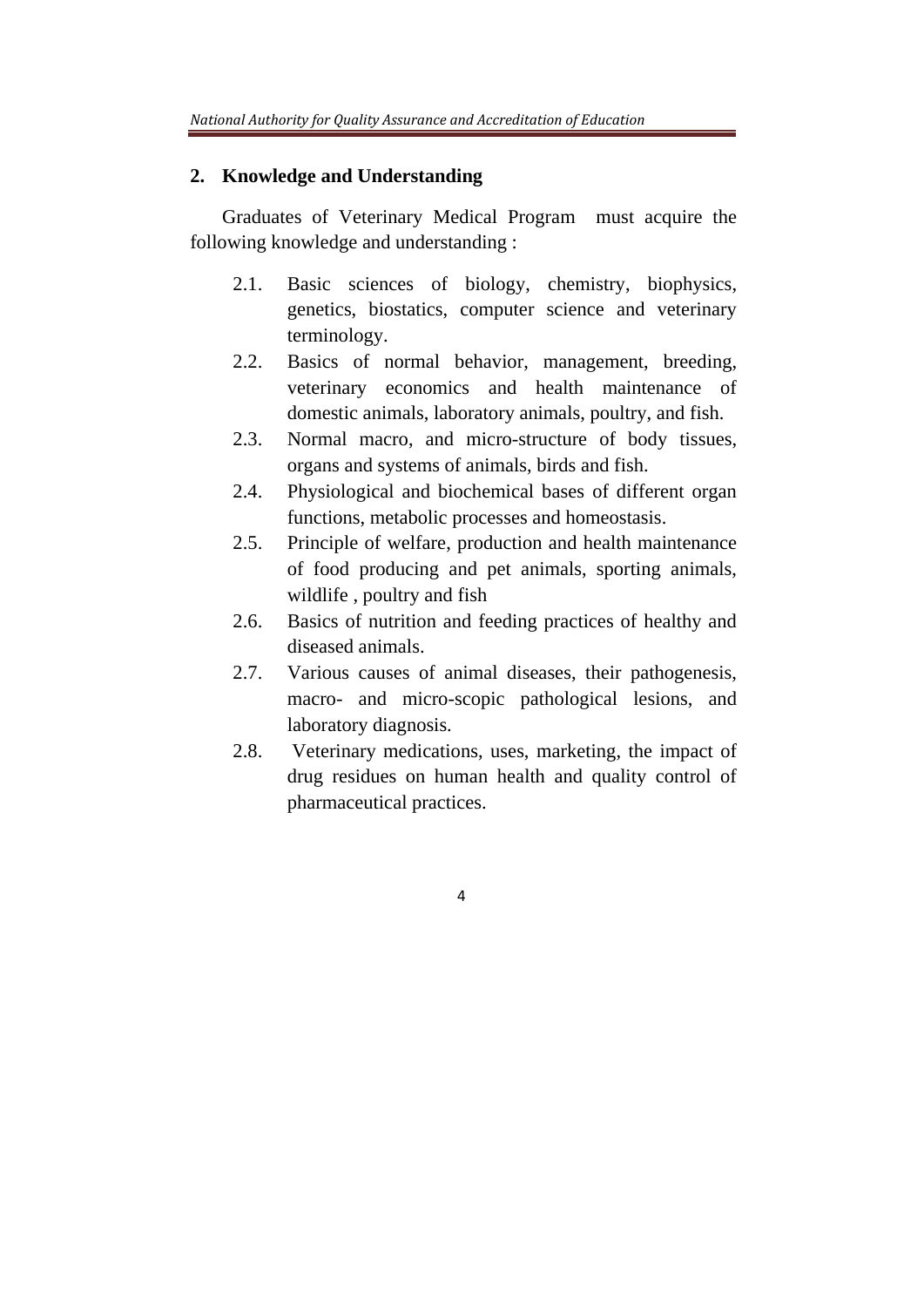- 2.9. General and specific epidemiological pattern of animal population diseases and the most effective immunization protocols.
- 2.10. Toxicology and forensic medicine, animal medicine, theriogenology and veterinary surgery.
- 2.11. The most appropriate diagnosis and differential diagnosis of animals, poultry and fish diseases
- 2.12. The accurate measurements of veterinary quarantine.
- 2.13. Public health, including food hygiene of animal origin and zoonotic diseases that are transmitted from animals to humans.
- 2.14. Basics of law and ethical codes relevant to animals and food hygiene.
- 2.15. Basics of social sciences, communication, and human rights.

## **3. Practical and professional skills**

#### **Graduates must attain the capacity to:**

- 3.1. Employ all the gained knowledge and understanding in clinical practice in a skillful pattern.
- 3.2. Safely, correctly and humanely restrain animals for examination.
- 3.3. Obtain the history of the case whether it is of an individual animal or a group of animals.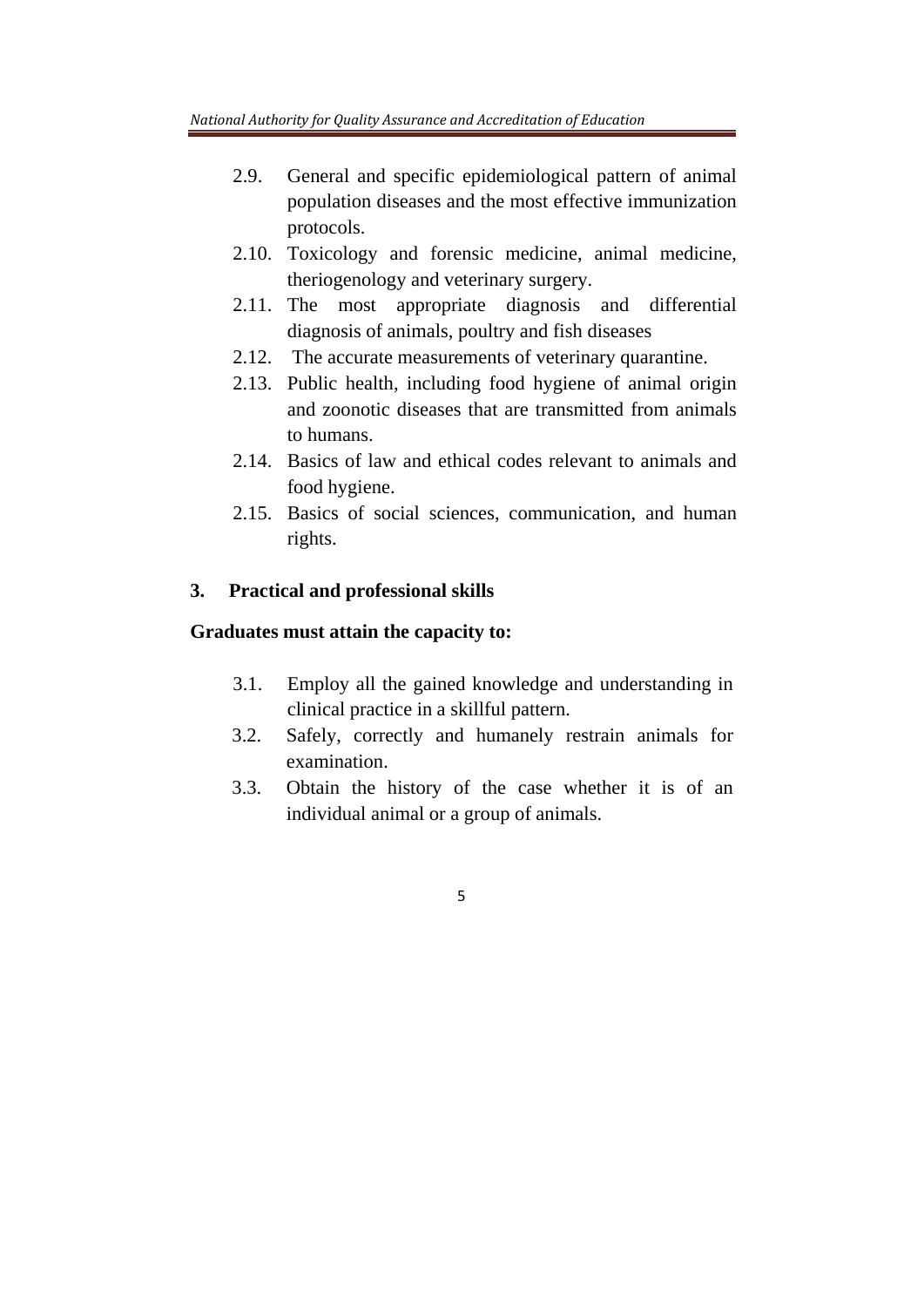- 3.4. Perform clinical examination of diseased cases and collect relevant samples.
- 3.5. Appropriately select and interpret findings of the common clinical and laboratory diagnostic procedures to reach and adopt the most convenient therapeutic and manage mental approach.
- 3.6. Write a report about hygiene and safety of food of animal origin for human consumption.
- 3.7. Assess and advise about animal management, nutrition under conditions of health and disease, and reproductive efficiency.
- 3.8. Skillfully and appropriately gain and use new information remain current with the emerging biomedical knowledge and therapeutic options.
- 3.9. Conduct evidence-based problem-solving of field– presented problems tasks.
- 3.10. Provide emergency care to all species of animals.
- 3.11. Utilize appropriate safety procedures to protect clients and co-workers.
- 3.12. Correctly deal with procedures related to food hygiene, public health issues, notifiable diseases and disposal of animal wastes.
- 3.13. Minimize the risk of contamination, cross infection and predisposing factors of diseases.

6

## **4. Intellectual skills**

Graduates must have the ability to: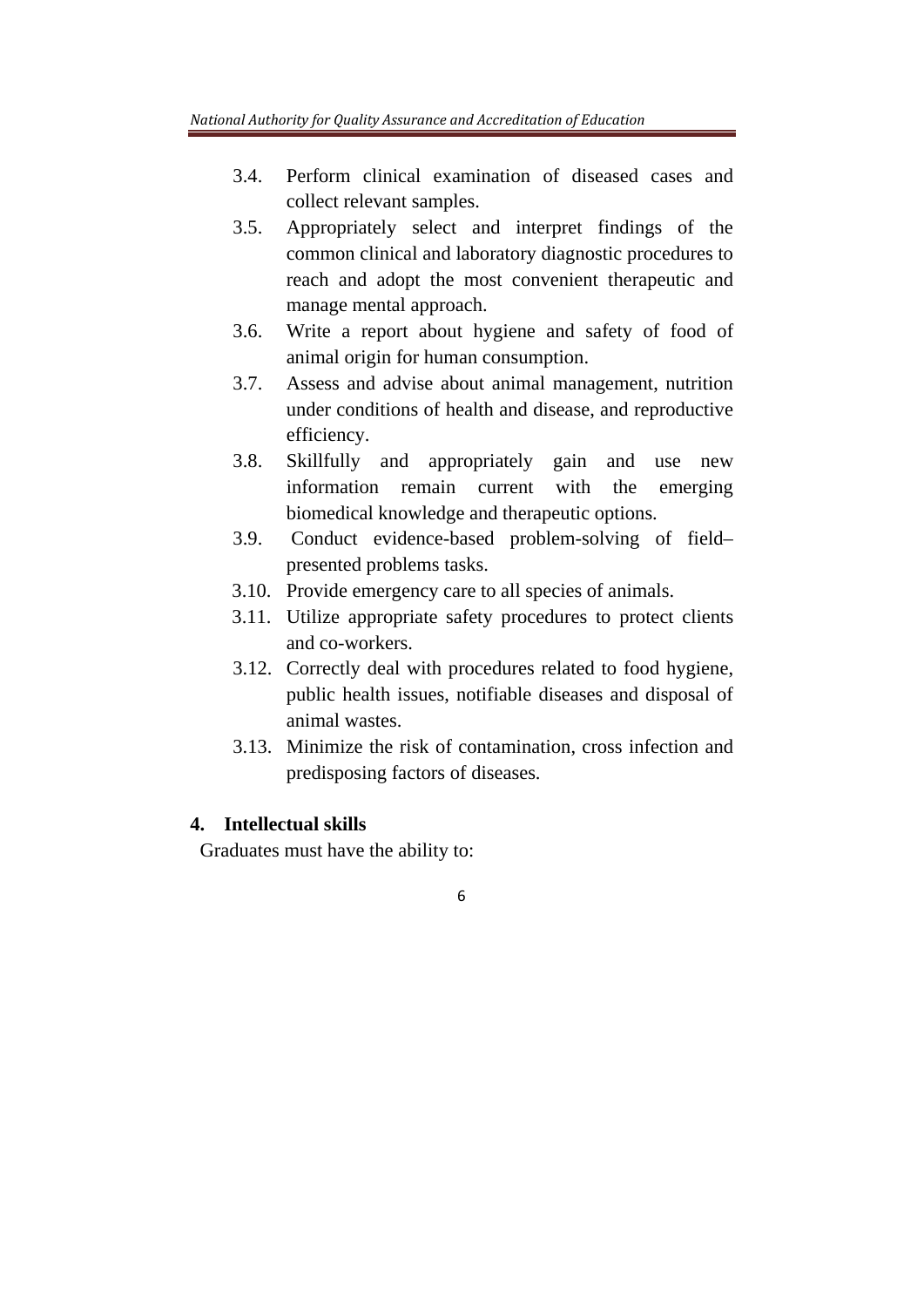- 4.1. Foster critical thinking and scientific curiosity.
- 4.2. Assess and criticize, at the fundamental level, how data are derived.
- 4.3. Inculcate a rigorous approach to problem identification and solving.
- 4.4. Proficiently secure diagnostic reasoning, develop problem lists and differential diagnosis in order to deductively and critically reach the most appropriate solution (s) and management of the addressed clinical problems.
- 4.5. Remain committed to life long learning and updating / upgrading their biochemical sense and clinical skills.

## **5: General and Transferable Skills**

Graduates must have the ability to:

- 5.1. Work under pressure and / or contradictory conditions.
- 5.2. Function in a multidisciplinary team.
- 5.3. Communicate appropriately verbally and non-verbally.
- 5.4. Organize and control tasks and resources.
- 5.5. Search for new information and technology as well as adopt life–long self learning ethics.

7

5.6. Utilize computer and internet skills.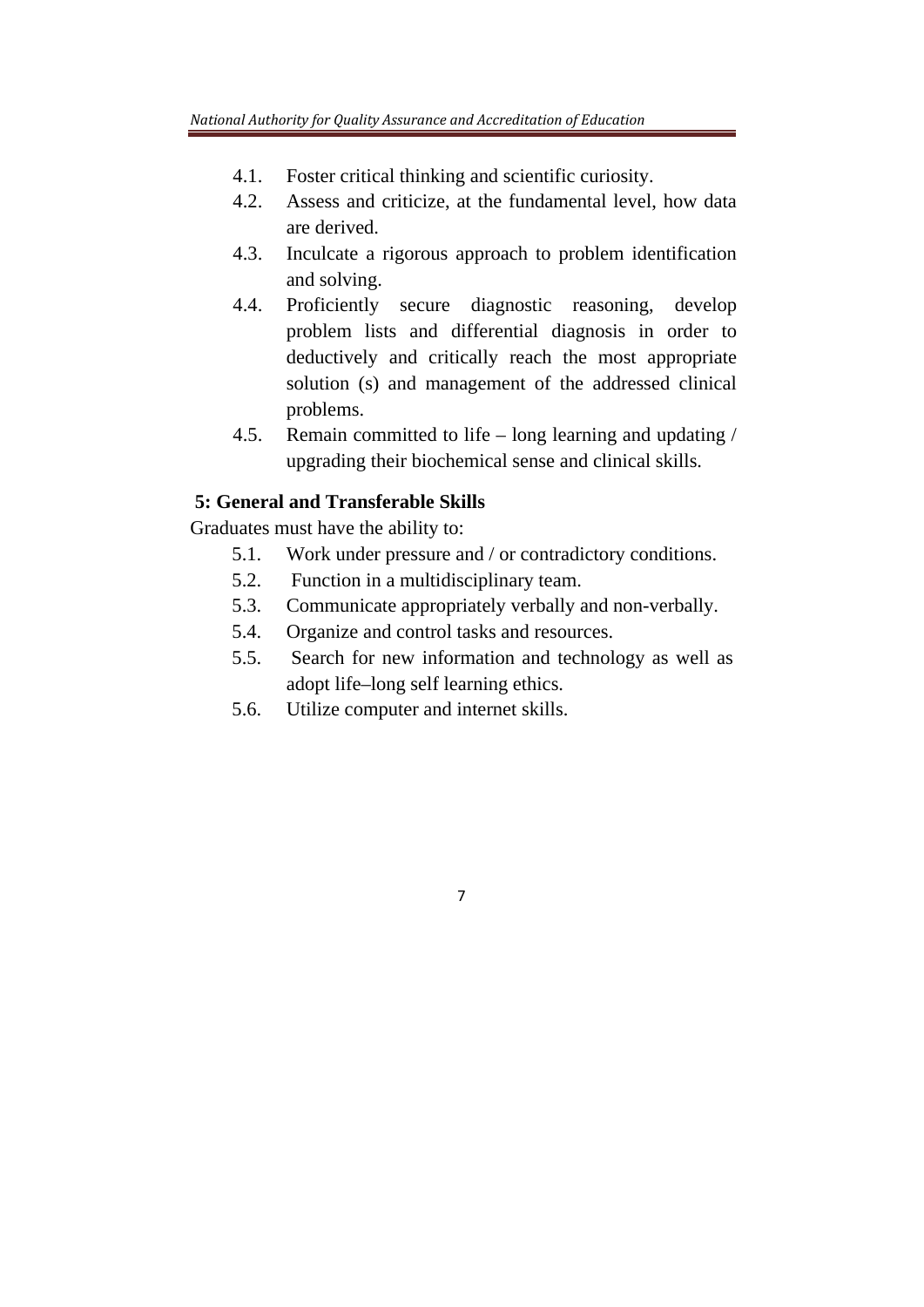## **II.Curriculum Structure**

The percentages mentioned in the following table for each area of study are just a guide for the faculty and not obligatory to follow:

| <b>Subjects</b>           | Range     | <b>Sciences characterization</b>                                                                                                                                                                                                                       |
|---------------------------|-----------|--------------------------------------------------------------------------------------------------------------------------------------------------------------------------------------------------------------------------------------------------------|
| <b>Basic</b><br>sciences  | $22 - 28$ | Biology, Biophysics, Chemistry, Biostatics,<br>Animalhusbandry, Embryology, Histology,<br>Physiology, Anatomy.                                                                                                                                         |
| Pre-clinical<br>sciences  | $17 - 23$ | Genetics, Microbiology, Nutrition,<br>Mycology, Immunology, Pharmacology,<br>Parasitology, Virology, Pathology, & Milk<br>and Meat hygiene.                                                                                                            |
| Clinical<br>sciences      | $40 - 44$ | Epidemiology and pathogenesis,<br>Internal<br>medicine, Infectious diseases, Forensic<br>medicine and toxicology, Poultry and fish<br>diseases, Hygiene, Surgery, Zoonoses,<br>Theriogenology and Clinical investigation,<br>and treatment of animals. |
| Training                  | $2 - 6$   | Field Trips and clinical investigations.                                                                                                                                                                                                               |
| Computing<br>and ICT      | $1 - 3$   | Computer sciences, and application IT.                                                                                                                                                                                                                 |
| Humanities                | $2 - 4$   | English, economics, human rights and social<br>studies                                                                                                                                                                                                 |
| Discretionary<br>subjects | $4 - 8$   | Allowed to each faculty to be used based on<br>its mission.                                                                                                                                                                                            |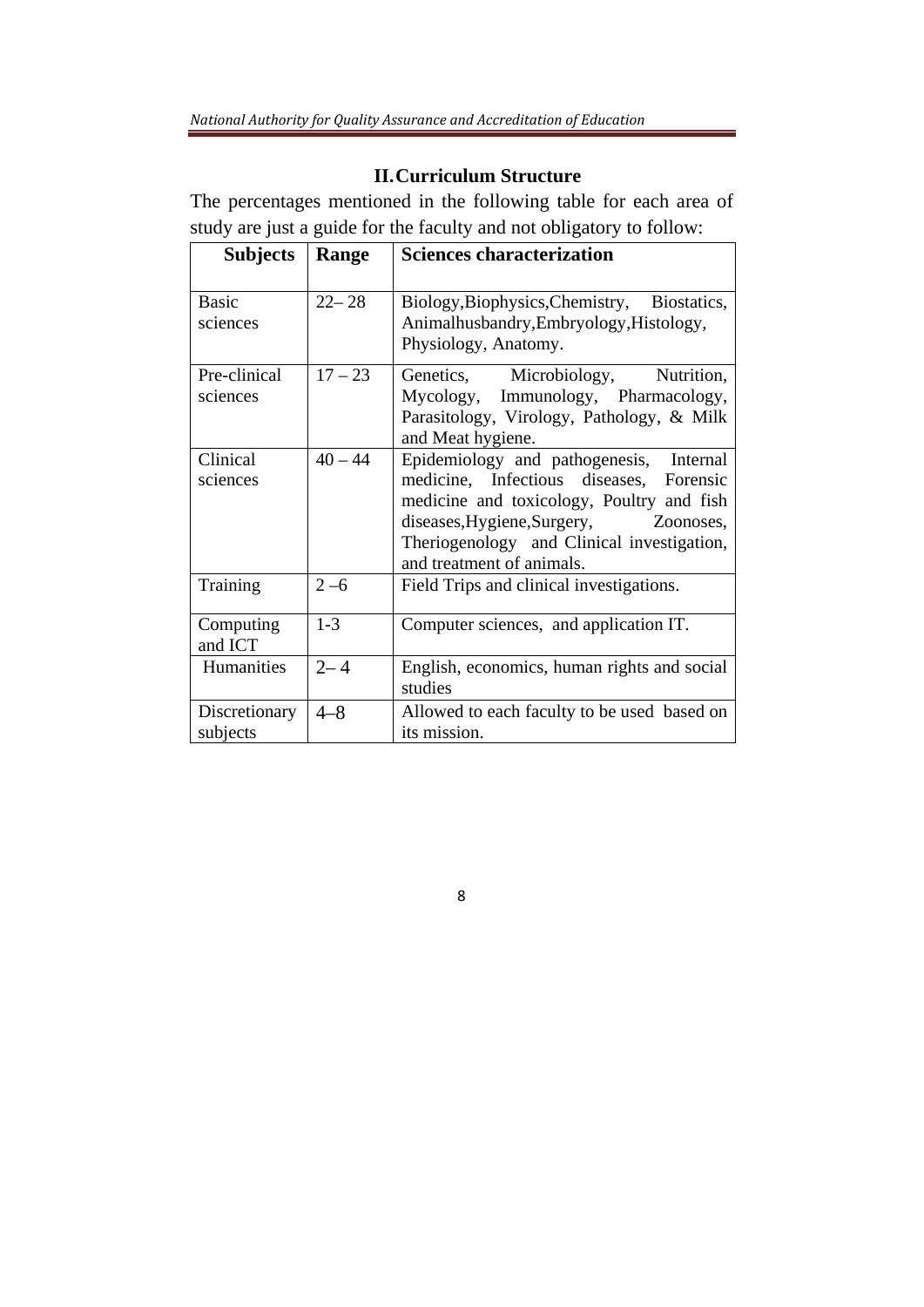#### **III. Glossary**

#### **1. Institution**

A University, faculty or higher institute providing education programs leading to a first university degree or a higher degree (Master's or Doctorate).

#### **2. Graduate Attributes**

Competencies expected from the graduate based on the acquired knowledge and skills gained upon completion of a particular program.

#### **3. National Academic Reference Standards (NARS)**

Reference points designed by NAQAAE to outline / describe the expected minimum knowledge and skills necessary to fulfill the requirements of a program of study*.*

## **4. Academic Standards**

Reference points defined by an institution comprising the collective knowledge and skills to be gained by the graduates of a particular program. The academic standards should surpass the NARS, and be approved by NAQAAE.

#### **5. Subject Benchmark Statements**

Guideline statements that detail what can be expected of a graduate in terms of the learning outcomes to satisfy the standards set for the program. They enable the outcomes to be compared, reviewed and evaluated against agreed upon standards.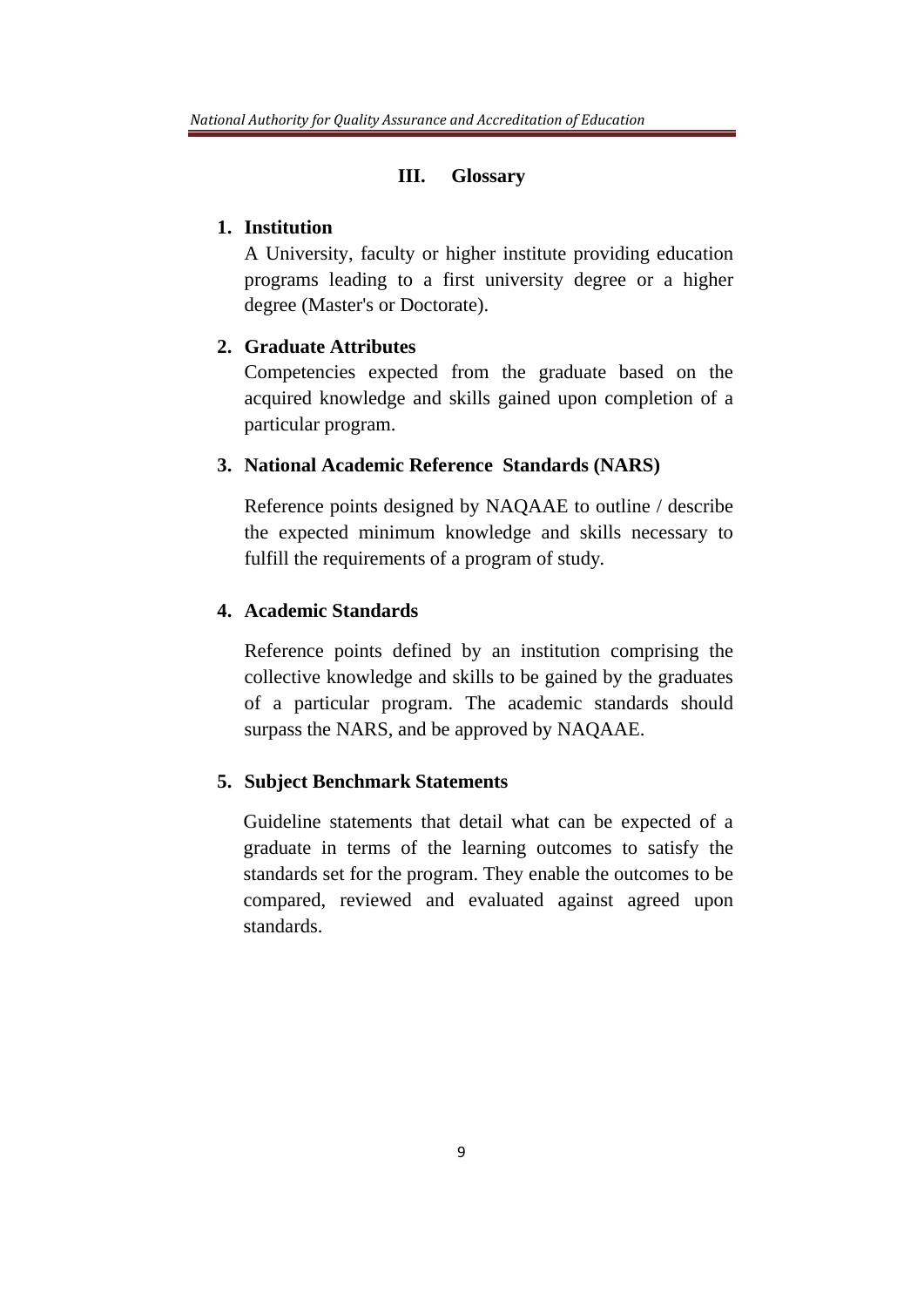#### **6. The Program**

A set of educational courses and activities designed by the institution to determine the systematic learning progress. The program also imparts the intended competencies required for the award of an academic degree.

#### **7. Intended Learning Outcomes (ILOs)**

Subject-specific knowledge, understanding and skills intended by the institution to be gained by the learners completing a particular educational activity. The ILOs emphasize what is expected that learners will be able to do as a result of a learning activity.

#### **8. Knowledge and Understanding**

Knowledge is the intended information to be gained from an educational activity including facts, terms, theories and basic concepts. Understanding involves comprehending and grasping the meaning or the underlying explanation of scientific objects.

## **9. Intellectual Skills**

Learning and cognitive capabilities that involve critical thinking and creativity. These include application, analysis, synthesis and evaluation of information.

#### **10. Professional and Practical Skills**

Application of specialized knowledge, training and proficiency in a subject or field to attain successful career development and personal advancement.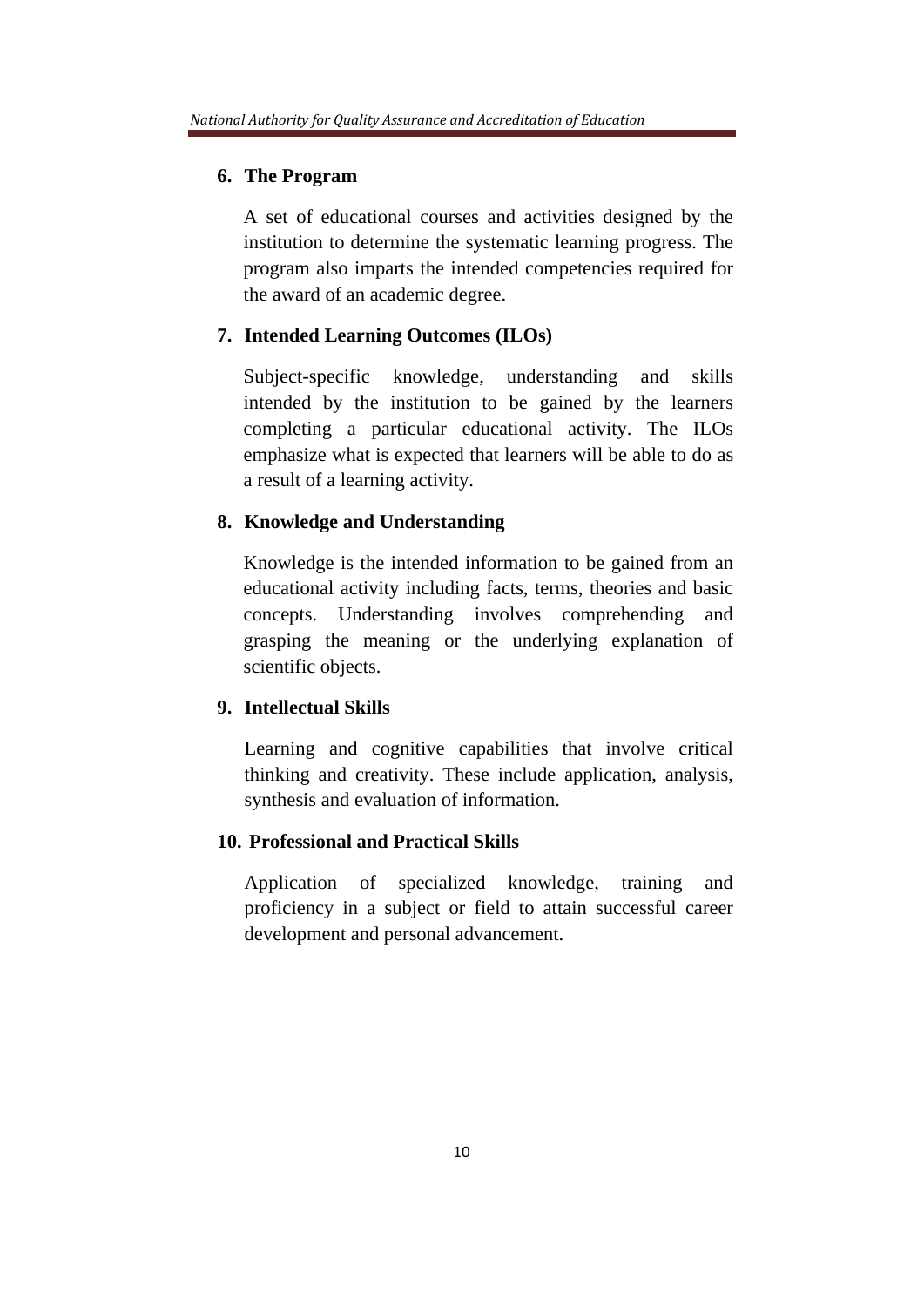#### **11. General and Transferable Skills**

Skills that are not subject-specific and commonly needed in education, employment, life-long learning and self development. These skills include communication, team work, numeracy, independent learning, interpersonal relationship, and problem solving... etc.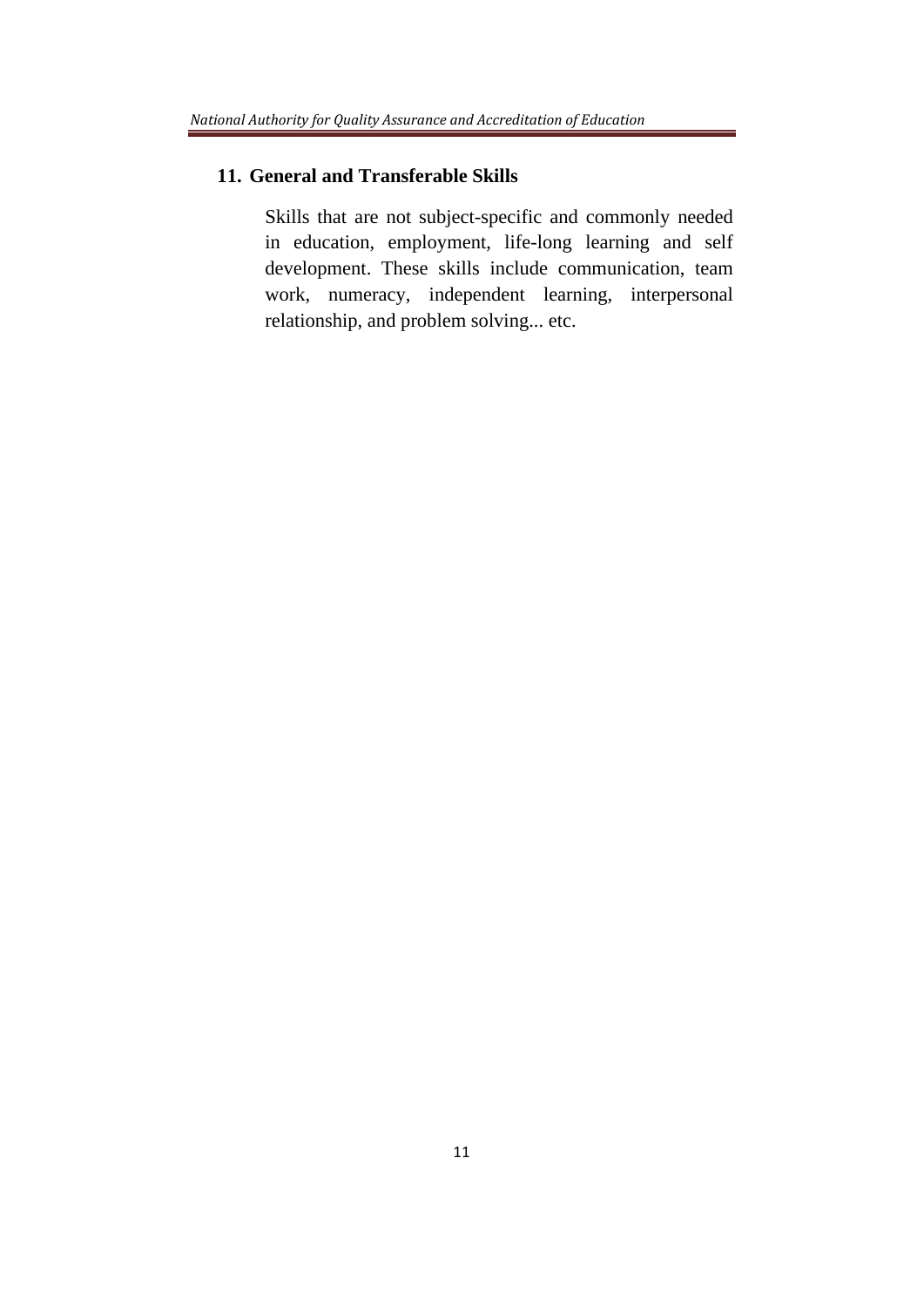#### **IV. References**

- 1- Washington State Univ. , College of Vet. Medicine http://www.vetmed.wsu.edu/
- 2- University of California- Davis, College of Vet. Medicine http://www.vetmed.ucdavis.edu/
- 3- University of Florida , College of Vet. Medicine http://www.vetmed.ufl.edu/
- 4- Texas A and M, College of Vet. Medicine http://www.cvm.tamu.edu/
- 5- Virginia-Maryland Regional, College of Vet. Medicine http://www.vetmed.vt.edu/
- 6- University of Wisconsin, School of Vet. Medicine http://www.vetmed.wisc.edu/home
- 7- University of London , Royal Veterinary College http://www.rvc.ac.uk/
- 8- Free University. Berlin, , Faculty of veterinary medicine. http://www.vetmed.fu-berlin.de/
- 9- Leipzig University. , Faculty of veterinary medicine. http://www.uni-leipzig.de/fak/vet.htm
- 10- Cornell Univ., College of veterinary medicine.
- 11- Georgia University , Faculty of Veterinary Medicine, USA.